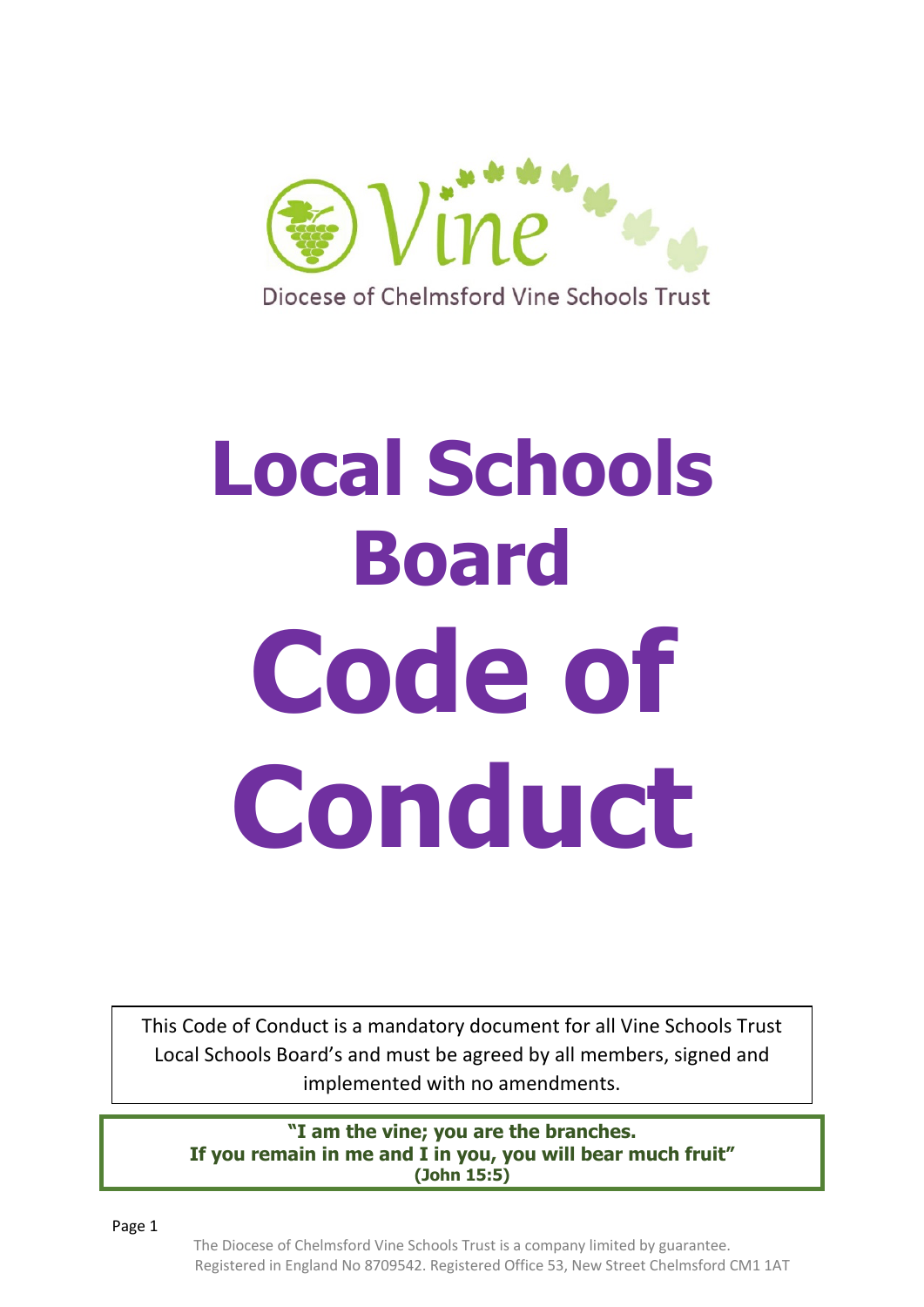This code sets out the expectations on and commitment required from members of Local Schools Boards in order for governance to properly be carried within the school, the community and on behalf of the Vine Schools Trust. For more detail on the specific activities of the Local Schools Board review the Terms of Reference and Governance Scheme of Delegation.

#### **1. Core Strategic Functions:**

- 1.1. Maintaining the historic Christian Character of the Vine and the School as part of the Diocese of Chelmsford Vine Schools Trust with:
	- 1.1.1. Reference to the Church of England Vision for Education, "Deeply Christian, Serving the common good"
	- 1.1.2. Reference to the Vision and Values of the Diocese of Chelmsford Vine Schools Trust.
	- 1.1.3. Reference to the historic foundation and locally agreed vision and values of each school that is part of the `local schools board's remit.
	- 1.1.4. Reference to the Vision of the Diocese of Chelmsford Board of Education.
- 1.2. Maintaining the strategic direction of each school, by:
	- 1.2.1. upholding and modeling the Christian distinctiveness of each school including links with the linked church(es) along with the requirement to ensure the promotion of British Values.
	- 1.2.2. ensure clarity of vision, ethos and strategic direction set the Vine Trust Board along with the individual school vision with the context of the Church of England's Vision for Education;
	- 1.2.3. Engaging with the Community Board in each school and other stakeholders.
	- 1.2.4. be aware of and support the wellbeing of the Executive Headteacher / headteacher(s), staff and children in each school;
	- 1.2.5.Meeting all the responsibilities in the Local Schools Board Terms of Reference and Scheme of Delegation as well any other statutory duties.

#### **2. Ensuring effective accountability and a focus on School Improvement, by:**

- 2.1. Members of the Local Schools Board assisting the Vine Trust Board in the appointing of the Executive Headteacher /Headteacher.
- 2.2. Reviewing progress towards the School's Improvement Plans and targets.
- 2.3. The chair of the Local Schools Board assisting with the performance management of the Executive Headteacher / Headteacher.
- 2.4. Contributing to the strategic improvement plan and self-evaluation.

## **3. Ensuring that safeguarding is a priority, by:**

- 3.1. Supporting the safeguarding member in their role
- 3.2. Accessing safeguarding training
- 3.3. Being confident in understanding the Child Protection Policy and the most recent Keeping Children Safe in Education document.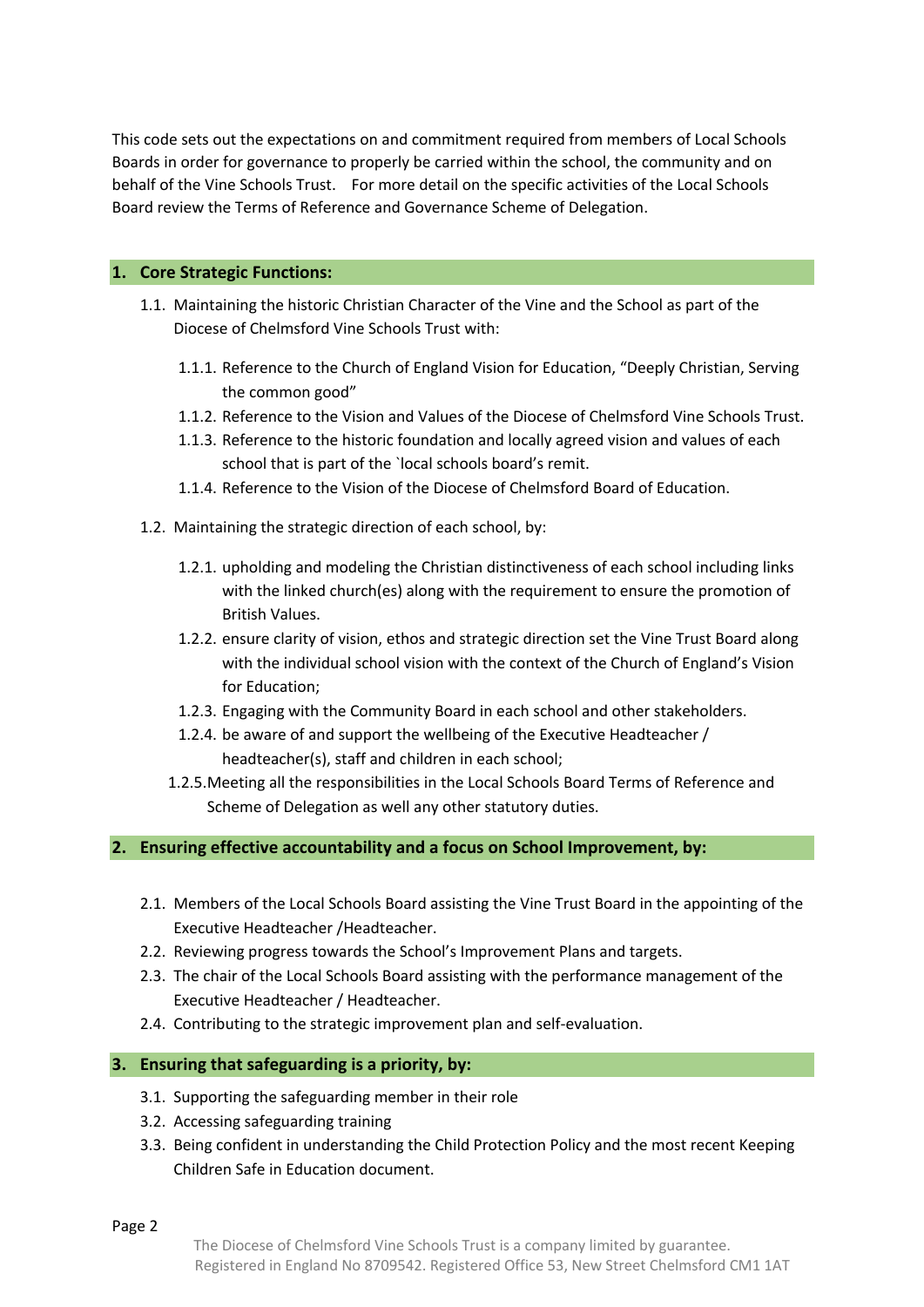#### **4. Ensuring financial probity, by:**

- 4.1. Ensuring a budget has been provided by the Vine Trust for each school.
- 4.2. Supporting the headteacher in responding to budget concerns.
- 4.3. Ensuring risks to the organisation are managed and recorded on the risk register.

#### **5. As individuals on one of the above bodies we agree to the following:**

- 5.1. Fulfil our roles & responsibilities according to the Terms of Reference
- 5.2. We understand the purpose of the Local Schools Board to work on behalf of the Vine Schools Trust Board and to assist them in their accountability role
- 5.3. We understand the role of the Executive Headteacher/Headteacher.
- 5.4. We accept that all members have equal status the central concern must be the welfare of the Vine Schools Trust and each school as a Church of England school.
- 5.5. We accept that we have no legal authority to act individually, except when the Trust Board/Local Schools Board has given us delegated authority to do so and therefore we will only speak on behalf of the Trust Board/Local Schools Board when we have been specifically authorised to do so.
- 5.6. We accept collective responsibility for all decisions made by the Trust Board/Local Board/Local Governing Body /Executive Board or its delegated agents. This means that we will not speak against majority decisions outside the Trust Board/Local Board/Local Governing Body /Executive Board meeting.
- 5.7. We have a duty to act fairly and without prejudice and in so far as we have responsibility for staff, we will fulfil all that is expected of a good employer.
- 5.8. We will encourage open government and will act appropriately.
- 5.9. We will consider carefully how our decisions may affect the community and other academies, schools and/or trusts.
- 5.10. We will always be mindful of our responsibility to maintain and develop the ethos and reputation of the Diocese of Chelmsford Vine Schools Trust, other Vine academies, the Diocese of Chelmsford and our schools. Our actions within the Trust, schools and the local community will reflect this.
- 5.11. In making or responding to criticism or complaints affecting the Vine Schools Trust /schools we will follow the procedures established by the Vine Schools Trust Board.
- 5.12. We will actively support and challenge the senior executive officers (CEO/Executive Headteacher/Headteacher).

# **6. Commit**m**ent**

- 6.1. We acknowledge that accepting office as a member of a Local Schools Board involves the commitment of significant amounts of time and energy.
- 6.2. We will each involve ourselves actively in the work of the Local Schools Board and accept our fair share of responsibilities, including service on committees or working groups.
- 6.3. We will make full efforts to attend all meetings and where we cannot attend explain in advance why we are unable to.
- 6.4. We will get to know the Vine Schools Trust and our schools well and respond to opportunities to involve ourselves in appropriate activities.

Page 3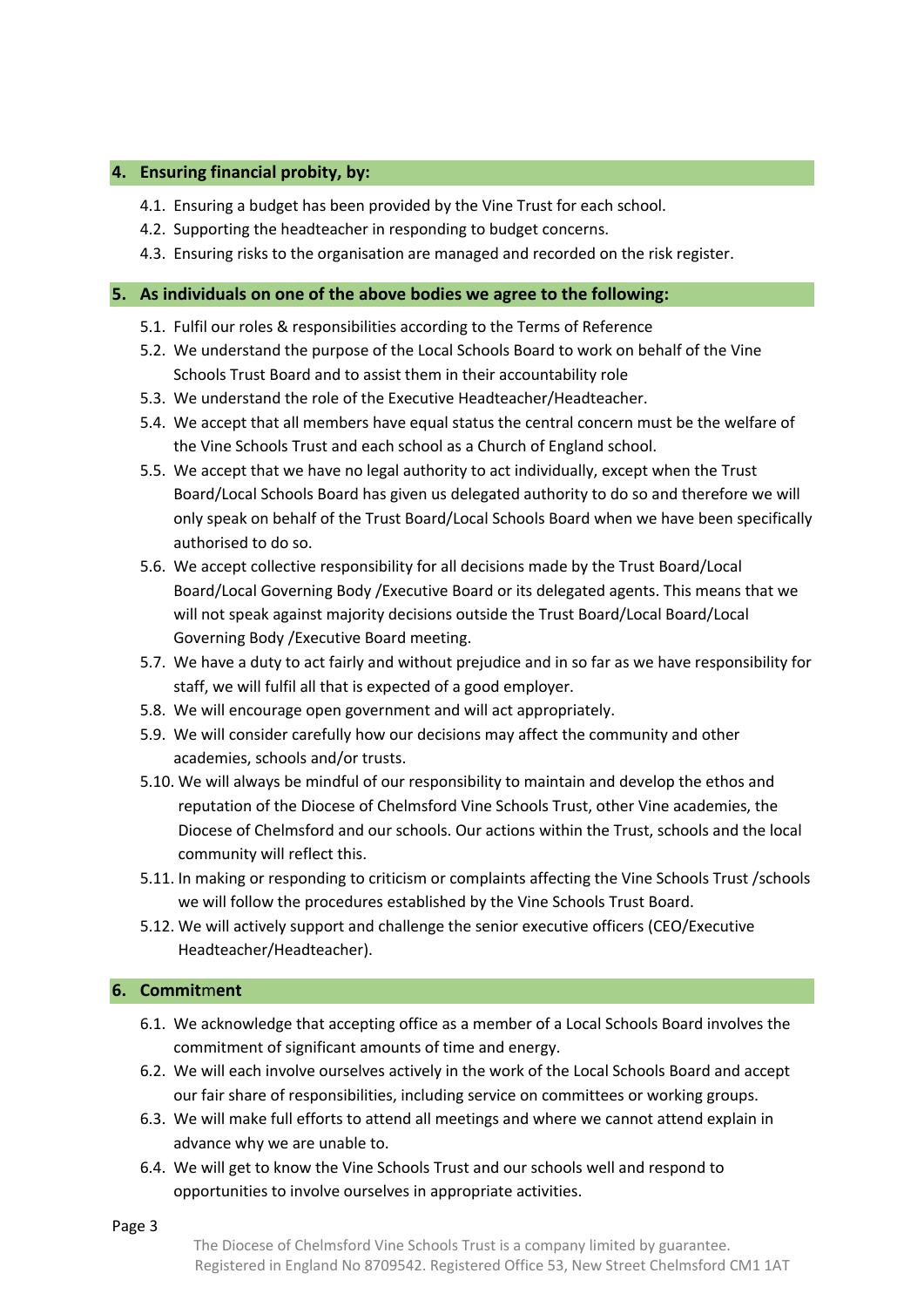- 6.5. We will when necessary visit the schools, with all visits arranged in advance with the member of staff and undertaken within the framework established by the Vine Schools Trust and agreed with the Executive Headteacher/Headteacher.
- 6.6. We will consider seriously our individual and collective needs for training and development and will undertake relevant training.
- 6.7. We accept that in the interests of open government, our names, terms of office, roles on the Local Schools Board, and any body responsible for appointing us will be published on the school's websites.
- 6.8. In the interests of transparency, we accept that information relating to members will be collected and logged on the DfE's national database (Getting Information About Schools or its successor).
- 6.9. As well as adhering to the Nolan Principles (see below) the Local Schools Board will ensure that Christian values underpin the relationships between governors and others. These core values based on the Beatitudes may be summarised as follows:
	- Faithfulness and integrity
	- Dignity and compassion
	- Humility and gentleness
	- Truth and justice
	- Forgiveness and mercy
	- Purity and holiness
	- Tolerance and peace
	- Service and sacrifice

# **7. Relationships**

- 7.1. Drawing on the model of the person, life and teachings of Jesus Christ and striving to develop effective working relationships with all stakeholders we:
- 7.2. Will strive to work as a team in which constructive working relationships are actively promoted.
- 7.3. Will express views openly, courteously and respectfully in all our communications with other members and the clerk.
- 7.4. Will support the chair in their role of ensuring appropriate conduct both at meetings and at all times.
- 7.5. Are prepared to answer queries from other members in relation to delegated functions and take into account any concerns expressed, and we will acknowledge the time, effort and skills that have been committed to the delegated function by those involved.
- 7.6. Will seek to develop effective working relationships with other stakeholders.

# **8. Confidentiality**

- 8.1. We will observe complete confidentiality when matters are deemed confidential or where they concern specific members of staff or pupils, both inside or, outside our schools.
- 8.2. We will exercise the greatest prudence at all times when discussions regarding Vine Schools Trust and its school business arise outside of a meeting.
- 8.3. We will not reveal the details of any Local Schools Board vote
- 8.4. We will only communicate with outside bodies, including the linked Church, matters agreed to be communicated at a meeting of the Local Schools Board or in the published minutes.
- Page 4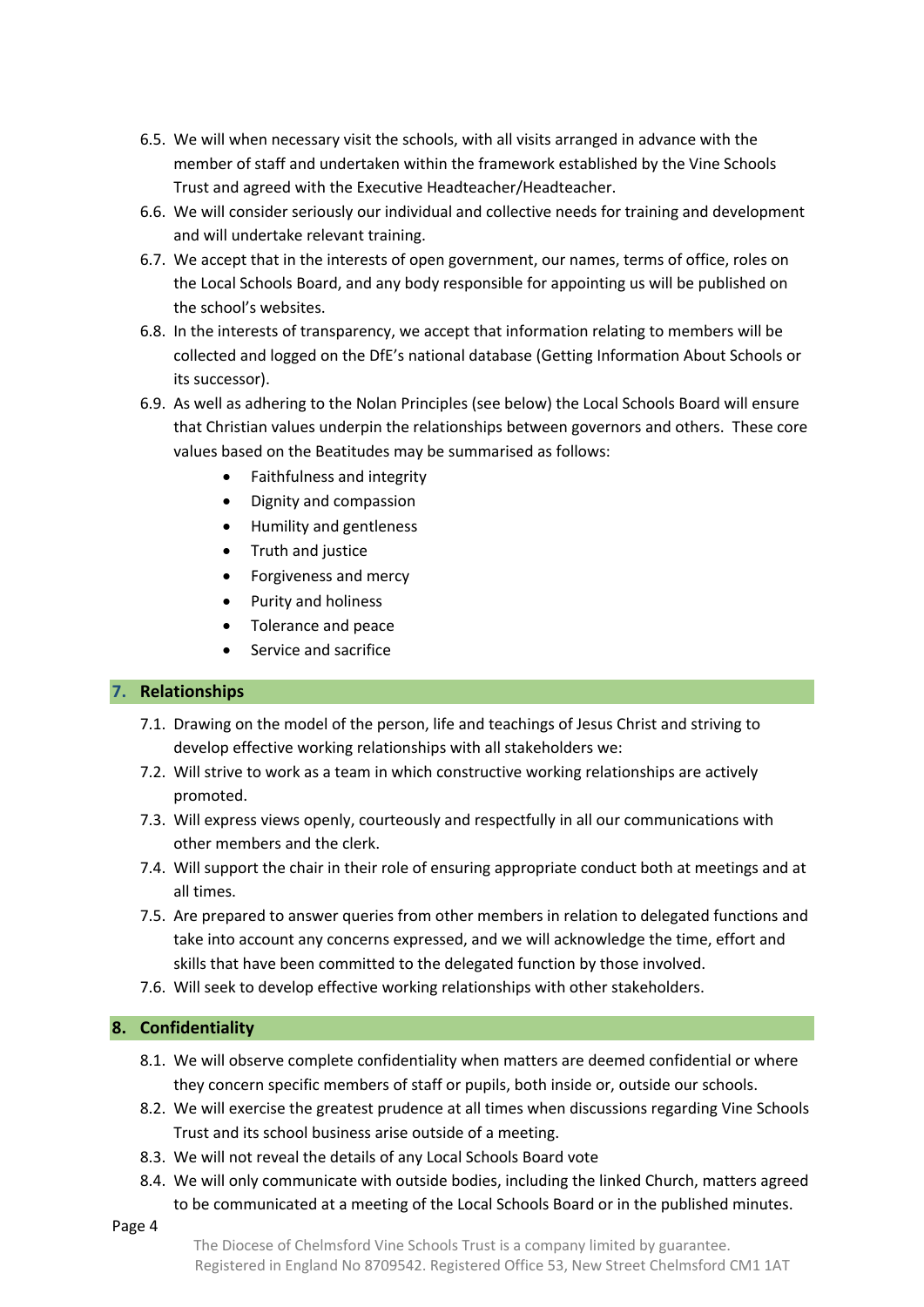- 8.5. We will at all times adhere to the school Social Media Policy.
- 8.6. We will only speak to the media when delegated by the governance board to and only on advice (from the Vine Schools Trust CEO, Diocese and/or Local Authority Press office.

## **9. Conflicts of interest**

- 9.1. We will record any pecuniary or other business interest (including those related to people we are connected with) that we have in connection with the Local Schools Board business in the Register of Business Interests, and if any such conflicted matter arises in a meeting we will offer to leave the meeting for the appropriate length of time. We accept that the Register of Business Interests will be published on the school's websites.
- 9.2. We will also declare any conflict of loyalty at the start of any meeting should the situation arise.
- 9.3. We will act in the best interests of the Vine Schools Trust and its schools as a whole and not as a representative of any group, even if appointed to the Board, avoiding any possibility of bringing the Trust and Schools into disrepute.

## **10. Breach of this code of conduct**

- 10.1. If we believe this code has been breached, we will raise this issue with the chair and the chair will investigate and make a recommendation to the Vine Schools Trust Board who will only use suspension/removal as a last resort after seeking to resolve any difficulties or disputes in more constructive ways.
- 10.2. Should it be the chair that we believe has breached this code, the Vine Schools Trust CEO or their representative will investigate.

# **11. Nolan Principles (on the next page)**

This Code of Conduct and Nolan Principles is accepted by a decision of the……………………………………… Local Schools Board on

Date: …………………………………

Signed by Chair on behalf of the Local Schools Board:

……………………………………………………………………………………..